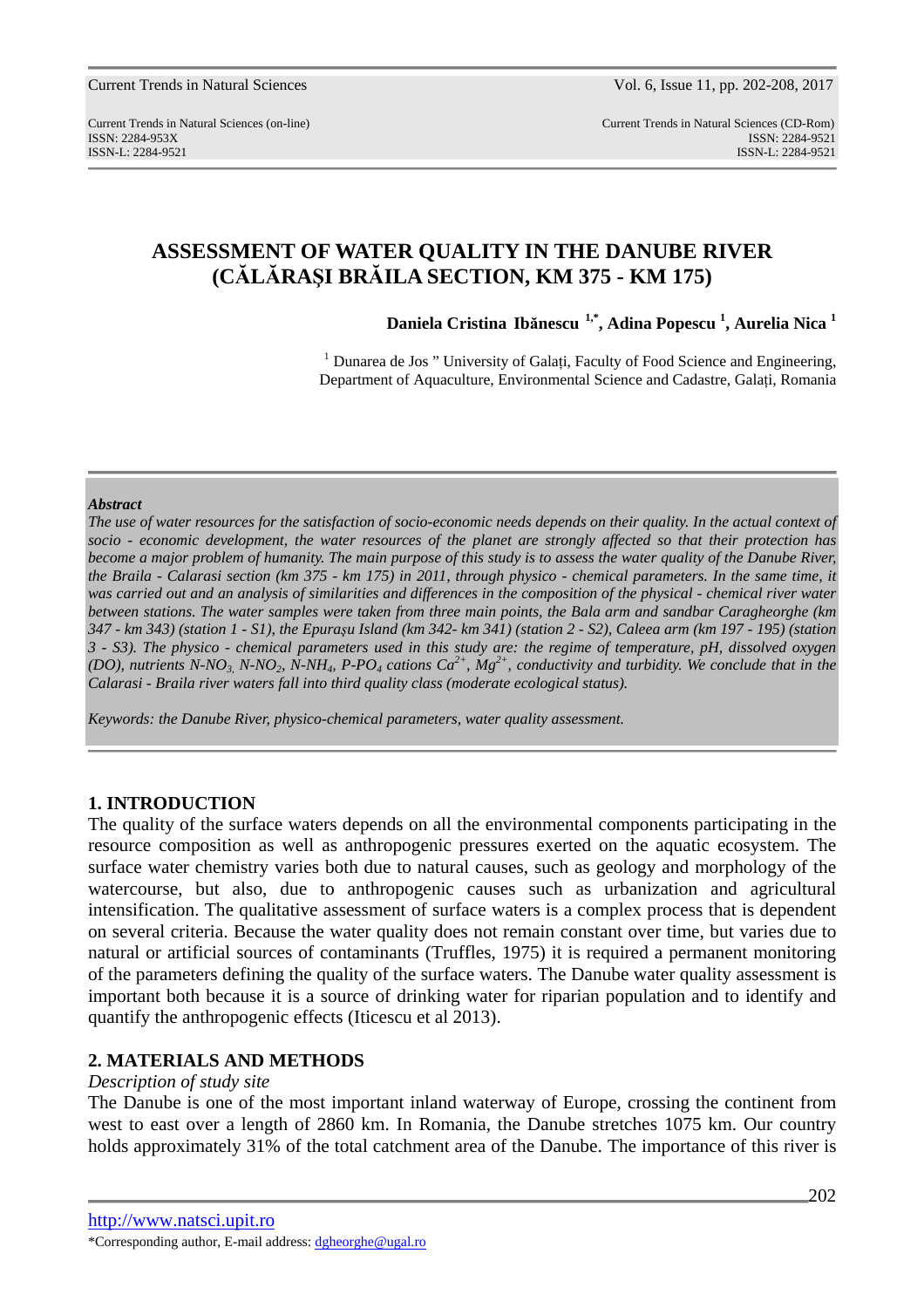very high, both in terms of economic as well as ecological terms. From the economical point of view, the Danube waterway is the most important maritime way of Europe.

In ecological terms, the flora and fauna is very diverse because of the varied relief conditions that the river runs through them.



*Figure 1. The study area* 

The section Braila - Calarasi (km 375 - km 175) is characterized by splitting the Danube by two arms (merged into a single course between Giurgeni - Vadu Oii), which enclose in the interior precincts with ponds, swamps, lakes, forests, far dammed, drained and converted into agricultural areas ("Great Island of Braila" and "Ialomita Pond"). In this sector the erosion and sedimentation are very active. This sector represents an important route for migrating fish species and places of spawning by sturgeon due to habitat characteristics (rocky substrate) but also a navigation route linking the Danube river and the sea.

## *Materials and methods*

The physico - chemical parameters analyzed were: temperature, dissolved oxygen (DO), pH, the nutrients (N-NH<sub>4</sub><sup>+</sup>, N-NO<sub>2</sub><sup>-</sup>, N-NO<sub>3</sub><sup>-</sup>, P-PO<sub>4</sub><sup>3+</sup>), cations Ca<sup>2+</sup>, Mg<sup>2+</sup>, conductivity, turbidity.

The samples were collected monthly in four campaigns conducted during May - July 2011. The samples were taken in three main stations: the Bala area and the Caragheorghe sandbar (km 347 km 343) (S1), Epuraşu Island area (km 342- km 341) (S2), the Caleia arm (km 197-195) (S3). The stations were established both on the main arms and the side arms of the river to capture the variety of conditions. In every main station were established more stations which was done the sampling from. Each sub - station sampling was done in three sections: the left shore, sailing line right shore. The water samples for the determination of the chemical parameters were collected in clean plastic bottles of 500 ml from the surface of the water horizon (0.5 m to 1 m). They were introduced in special devices in which the temperature was maintained constant (about  $4^0C$ .). The water sampling, transport and preservation were made according to the minimum recommendations included in SR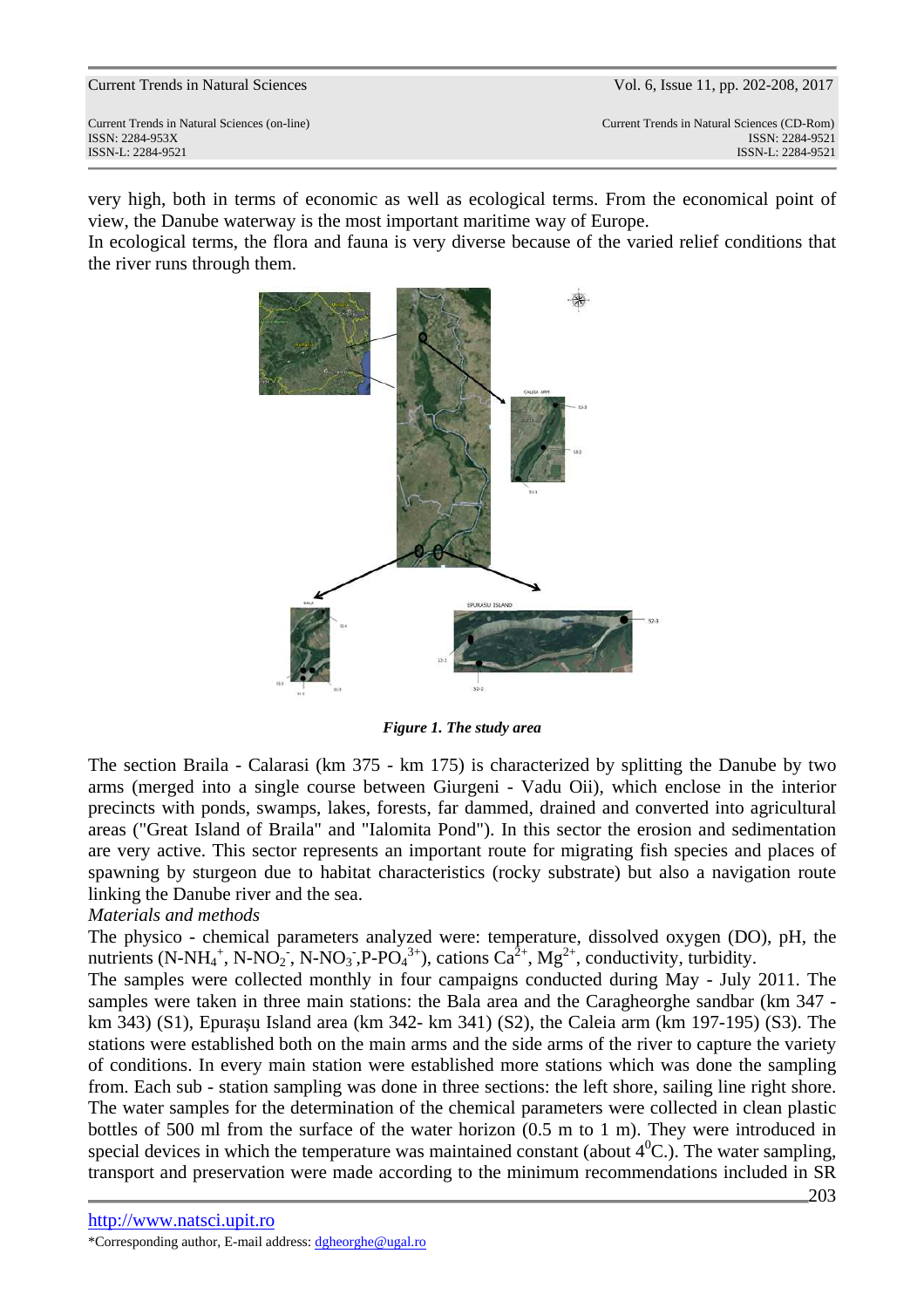| <b>Current Trends in Natural Sciences</b>    | Vol. 6, Issue 11, pp. 202-208, 2017         |  |  |
|----------------------------------------------|---------------------------------------------|--|--|
| Current Trends in Natural Sciences (on-line) | Current Trends in Natural Sciences (CD-Rom) |  |  |
| $ISSN: 2284-953X$                            | ISSN: 2284-9521                             |  |  |
| ISSN-L: 2284-9521                            | ISSN-L: 2284-9521                           |  |  |

ISO 5667/2007. During the period of the study were performed over 1000 analysis of physio chemical parameters (1053).

pH, conductivity, temperature, dissolved oxygen content were measured immediately using multiparameter sensors Portable Digital Electrochemistry electrods with HQD meters and Intellical. The nutrients  $(N-NH_4^+$ ,  $N-NO_2$ ,  $N-NO_3$ ,  $P-PO_4^{3+}$  and  $Ca^{2+}$  and  $Mg^{2+}$  cations have been determined in the laboratory by spectophotometric method using Spectroquant Nova 400 and Merck kits. The turbidity was determined with TB1 portable turbidimeter.

The water quality assessment has been carried out according to the Minister of Environment and Water No.161/2006 norms concerning classification of surface water in order to determine the ecological status of the water bodies. Also, it was used information from Annex 6.1 of the National Management Plan of the Danube River basin (2008) prepared in accordance with the requirements of the Water Framework Directive.

## **3. RESULTS AND DISCUSSIONS**

Descriptive statistics of the parameters measured in the sampling stations is shown in Table 1.

| Table 1. Descriptive statistics of the variables determined in water samples from the Danube River. |                               |           |                               |        |                               |       |                  |
|-----------------------------------------------------------------------------------------------------|-------------------------------|-----------|-------------------------------|--------|-------------------------------|-------|------------------|
|                                                                                                     | S1                            | S2        |                               |        | S <sub>3</sub>                |       | $\boldsymbol{P}$ |
|                                                                                                     | $\mathbf{X}$<br>$(min - max)$ | <b>SD</b> | $\mathbf{X}$<br>$(min - max)$ | SD     | $\mathbf{X}$<br>$(min - max)$ | SD    |                  |
| $T^0C$                                                                                              | 23,17<br>$(17,3 -27,1)$       | 2,94      | 23,16<br>$(16,3 - 28,3)$      | 3,81   | 22,3<br>$(14, 8-27, 9)$       | 4,49  | p > 0,05         |
| O <sub>2</sub><br>(mg/l)                                                                            | 11,6<br>$(8,2-13,23)$         | 1,43      | 11,9<br>$(9,28 - 15,12)$      | 1,7    | 8,57<br>$6,14-$<br>11,45      | 1,6   | p<0,05           |
| pH                                                                                                  | 8,23<br>$(7,08 - 9,84)$       | 0,55      | 8.27<br>$(6.97 - 9.68)$       | 0.59   | 8.23<br>$(7.76 - 8.7)$        | 0.3   | p > 0,05         |
| $N-NH_4^+$<br>(mg/l)                                                                                | 0,119<br>$(0,015 - 0,3)$      | 0,073     | 0,143<br>$(0,01 - 0,37)$      | 0,10   | 0,127<br>$(0,01 - 0,56)$      | 0,12  | p<0,05           |
| $N-NO2$<br>(mg/l)                                                                                   | 0,02<br>$(0 - 0.06)$          | 0,0125    | 0,0074<br>$(0 - 0.03)$        | 0,0066 | 0,019<br>$(0 - 0.13)$         | 0,025 | p<0,05           |
| $N-NO_3$<br>(mg/l)                                                                                  | 3.78<br>$(1.1 - 8)$           | 1.53      | 4,86<br>$(2,5 - 9,4)$         | 1,83   | 6,87<br>$(1,9 - 15,5)$        | 3,46  | p<0,05           |
| $P-PO43+$<br>$(mg/l)$<br>Ca <sup>2+</sup>                                                           | 0,088<br>$(0 - 0.8)$          | 0,17      | 0,167<br>$(0 - 0, 4)$         | 0,097  | 0,3<br>$(0 - 1)$              | 0,27  | p<0,05           |
| (mg/l)                                                                                              | 64,34<br>$(22 - 158)$         | 29,67     | 52,67<br>$(2 - 140)$          | 35,98  | 58,92<br>$(16 - 116)$         | 25,55 | p > 0,05         |
| $Mg^{2+}$<br>(mg/l)                                                                                 | 19,09<br>$(9,3 - 38,1)$       | 8,29      | 17,046<br>$(9,5 - 29,5)$      | 5,61   | 26<br>$(3,3 - 116)$           | 29,93 | p > 0,05         |
| Conduc<br>tivity<br>$(\mu S/cm)$                                                                    | 438,37<br>$(399 - 496)$       | 32,33     | 431,7<br>$(380 - 502)$        | 36,93  | 450,52<br>$(418 - 508)$       | 33,03 | p > 0,05         |
| Turbi<br>dity<br>(mg/l)                                                                             | 27,38<br>$(7,3 - 92,9)$       | 14,68     | 28,19<br>$(12,5 - 42,8)$      | 8,73   | 37<br>$(12,5 - 74,6)$         | 14,51 | p<0,05           |

The *pH* is one of the important parameters of water that determines its reactivity capacity. The aquatic organisms life is possible at a pH between 5 to 8.5. Large variations in this parameter are stressful for aquatic organisms, especially for the fish fauna. (Florea, 2008). In the 3 stations monitored, the pH variation is small, between  $8.23 \div 8.27$ , with 6.97 min (May, Station 2) and maximum 9.84 (July, Station 1). As shown in Figure 2 values of this parameter in the monitored

\*Corresponding author, E-mail address: dgheorghe@ugal.ro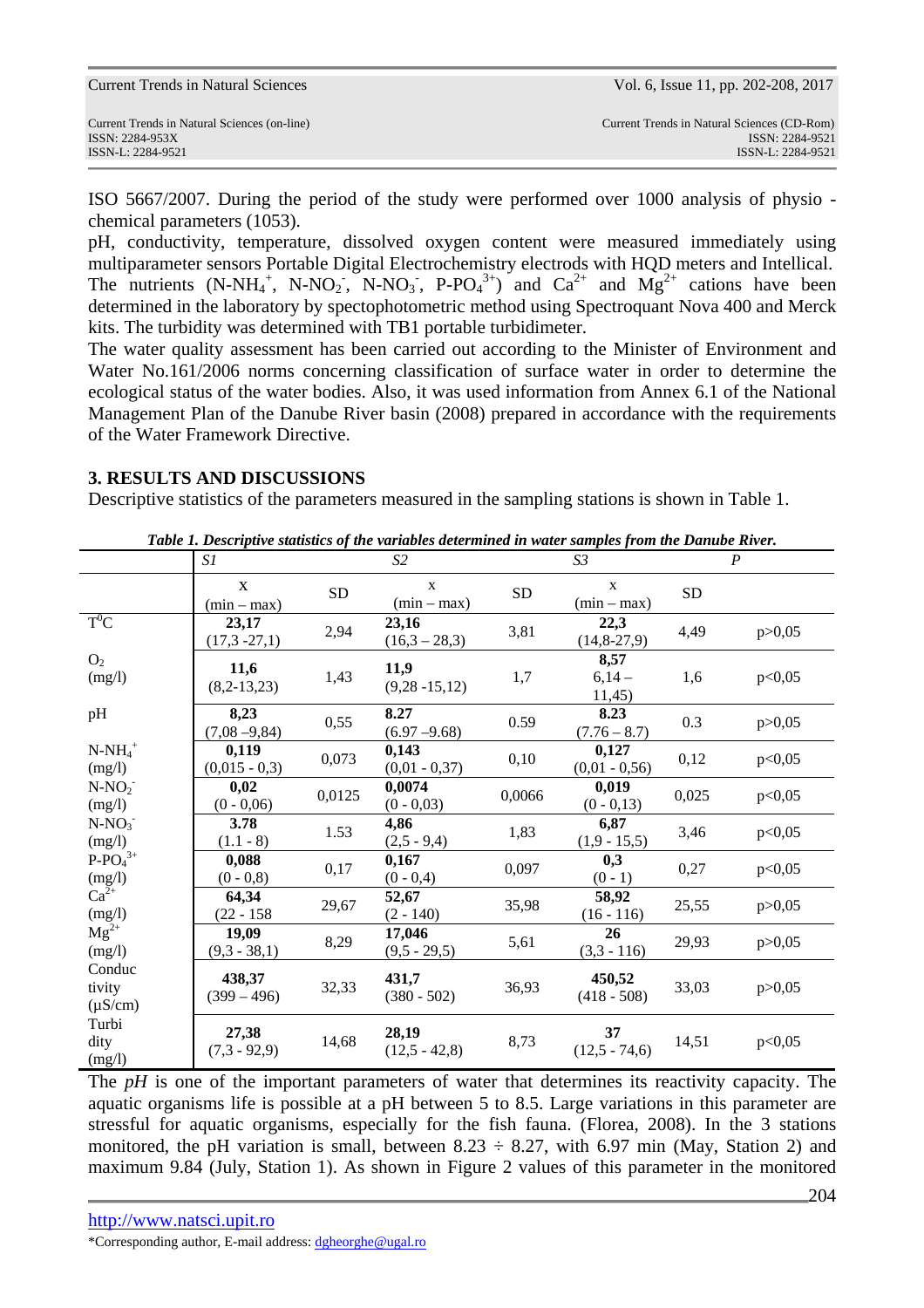| <b>Current Trends in Natural Sciences</b> |  |  |  |
|-------------------------------------------|--|--|--|
|-------------------------------------------|--|--|--|

stations exceed the reference value for very good condition (optimum interval 6.5 to 8.5), so in terms of pH indicator, the water quality falls within Class III a- moderate ecological status. The pH can vary due to discharge of industrial and domestic waste of water or due to the increased photosynthesis process.

*DO*. The amount of dissolved oxygen concentration represents the concentration of the chemical or biological compounds that can be oxidized and that might have pollution potential, can affect a sum of processes that include re-aeration, transport, photosynthesis, respiration, nitrification, and decay of organic matter (Cox, 2003).

The mean concentrations of dissolved oxygen measured in the three stations ranged from 8.57 mg/l (station 3) and 11.9 mg/l (station 2). The maximum recorded was  $15.12 \text{ mg/l}$  in July (station S2) and the minimum 6.14 mg/l in July (station S3).

The amount of dissolved oxygen is very good at stations 1 and 2 but the third station is below the reference value for the first class water quality (figure 3), which is why the river water for this indicator is classified in the second quality class, which represents a good ecological status.



*Ammonium (N–NH<sub>4</sub><sup>+</sup>) nitrite (N–NO<sub>2</sub><sup>-</sup>) and nitrate (N–NO<sub>3</sub><sup>-</sup>). Nutrients or biogenic substances are* represented by compounds of nitrogen and phosphorus. Their variation in surface freshwaters varies very large: from trace amounts up to 10 mg/l (Florea, 2008) and is due to precipitation, discharge of wastewater from industry or the domestic fertilizer use agriculture.

Ammonium ion (NH<sub>4</sub><sup>+</sup>) appears in the surface waters due to the decomposition of the organic matter under anaerobic conditions and the presence of bacteria or a result of reduced of nitrite ions. The values of this parameter are strongly influenced by the pH value. Thus, a pH value of about 7 ammonium ions predominate; above this value it appears as free  $NH<sub>3</sub>$ , very toxic to aquatic organisms.

In the monitored stations, the average of this parameter ranged from 0.119 mg/l (S1) and 0.143 mg/l in S2. The minimum value recorded in the monitored period was 0.01 mg/l in stations S1 and S2 (June, July) and the maximum value was 0.56 mg/l in station S3 (June).

The average figures recorded in the three stations is below the reference value for this indicator (figure 4), the ecological state of water is considered very good, falling in the first class quality.

*Nitrites* (NO<sub>2</sub>) are found in the surface waters as a result of either the processes of nitrification, through ammonium ion is converted to nitrite ion or as a reduction of nitrate ions or anaerobic fecal pollution.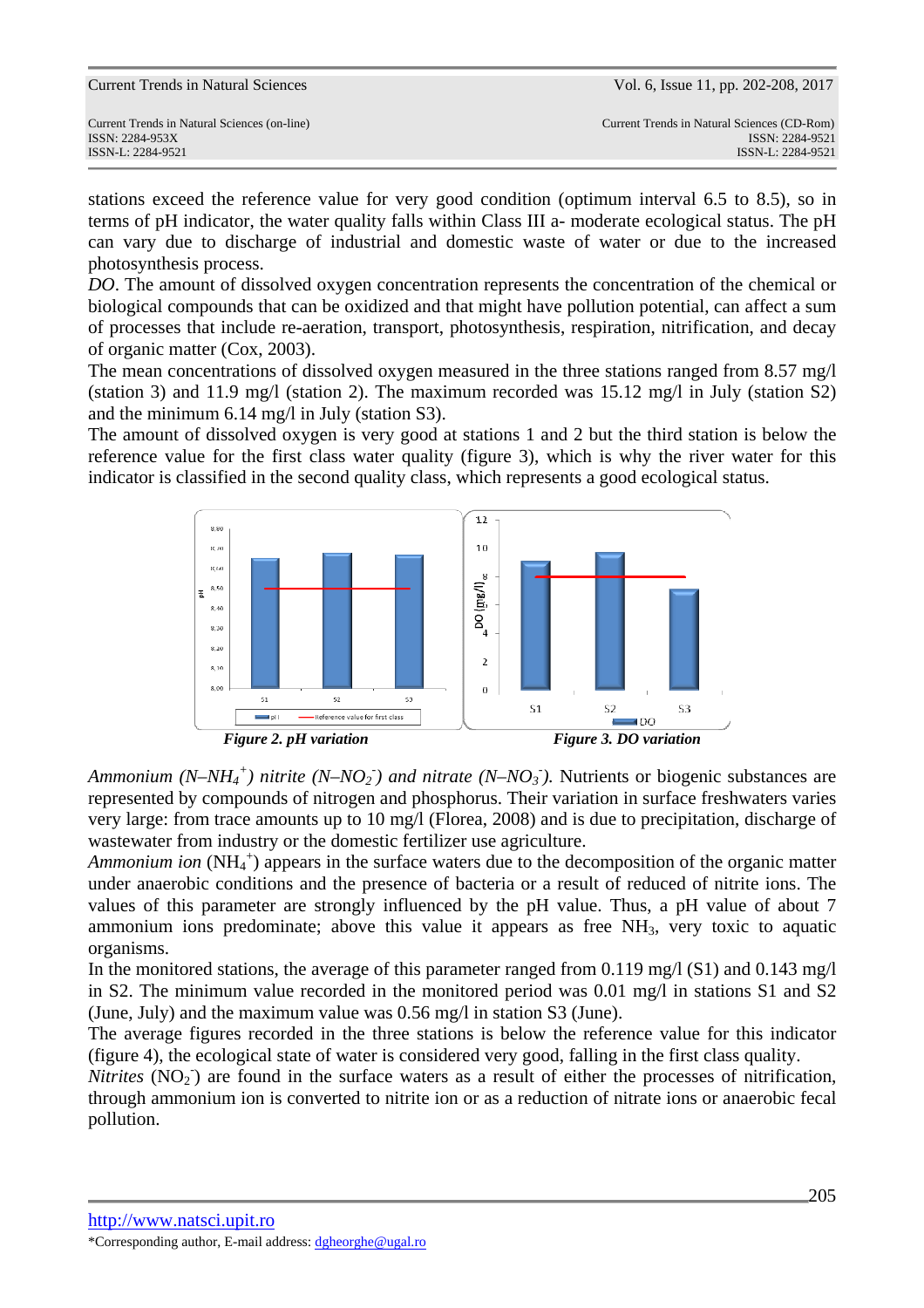| <b>Current Trends in Natural Sciences</b> |  |  |  |
|-------------------------------------------|--|--|--|
|-------------------------------------------|--|--|--|

The mean variation is in the range  $0.0074$  mg/l in S2 and  $0.02$  mg/l  $0.01$  S1. The minimum values have been recorded in all the stations monitored. In some stations nitrites were not found. The maximum recorded was 0.06 mg/l in S1 (May).

The environmental status for this indicator is very good, water falls in the first class quality.

The concentrations of *nitrates* (NO<sub>3</sub>) varies depending on the season, so in the warm periods due to intense processes of photosynthesis are very diminished (sometimes may even disappear) and they grow in colder periods.

Also, large quantities are found in the surface waters in cases where near the watercourse are agricultural lands where are used fertilizers based on nitrogen or discharge of animal waste (Young, 1980).

The average change in the three stations of nitrate is comprised between 3.78 mg/l (station 1) and 6.87 mg/l (station 3) with at least 1.1 mg/l recorded in S1 (July), and not more than 15 5 mg/l recorded in S3 (May). As shown in figure 6 the concentrations of nitrates in the three stations exceeded the reference value for the second quality class, which is why the Danube waters for this indicator fall in the third quality Class, equivalent to the moderate ecological status.

Station 3 that registers the highest concentrations represents the sector located between Gropeni and Braila (KmD 194 - 186 KmD). The high concentrations of nitrate can have agriculture as the main source of contamination which is carried intensively in Big Island of Braila.



*The phosphates* ( $PO<sub>4</sub><sup>3+</sup>$ ) together with the nitrogen play an important role in the development of the aquatic life, however, larger amounts may act as a inhibitor of the development of some species. High concentrations occur in case of pollution sources (detergents industry, washing neighboring farmland which used fertilizers based on phosphate, sewage, etc).

Its presence in high quantities (together with nitrates) in watercourses lead to the eutrophication of it. For our study we mention that the phosphates were absent in many sampling points.

The average concentration of phosphates in the monitored stations ranged from  $0.088$  mg/l (S1) and 0.3 mg/l (S3). The minimum recorded value was 0.1 mg/l was found in all stations and throughout the study period, the maximum value of 1 mg/l was recorded in May, S3.

From this indicator point of view the water quality falls into the third class equivalent to moderate ecological status (figure 7).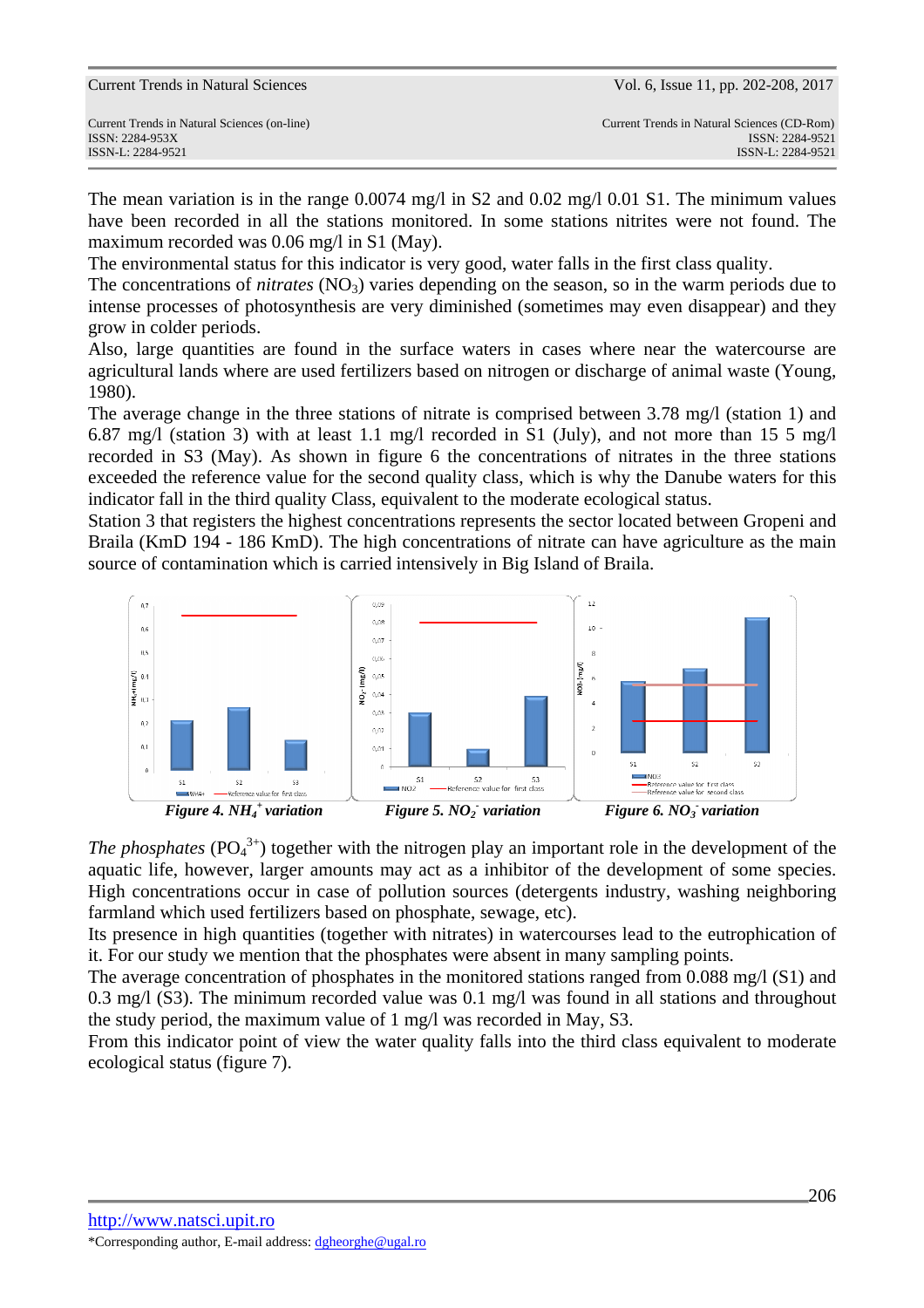Current Trends in Natural Sciences Vol. 6, Issue 11, pp. 202-208, 2017

ISSN-L: 2284-9521 ISSN-L: 2284-9521

Current Trends in Natural Sciences (on-line) Current Trends in Natural Sciences (CD-Rom) ISSN: 2284-953XISSN: 2284-9521



*Hardness.* The presence of different metal ions in the water, especially  $Ca^{2+}$  and  $Mg^{2+}$  indicates the hardness of the water. These elements are of natural origin and does not indicate water pollution. But, still according to Order 161/2006 it can be made a framing in quality classes of water after these indicators,too.

Thus, the mean variation of  $Ca^{2+}$  in the monitored stations ranged from 52.67 mg/l in S2 and 64.34 mg/l in S1. The minimum, 2 mg/l was recorded in S2 (May) and the maximum, 158 mg/l was recorded in S1, May.

The average concentration of  $Mg^{2+}$  ions varied from 17.05 mg/l (S2) and 26 mg/l (S3). The minimum recorded was  $3.3 \text{ mg} / 1 \text{ S}3$  (May) and a maximum of  $116 \text{ mg} / 1 \text{ S}3$  (May).

For both indicators (Figures 8 and 9) the water falls into the second quality class.

*The conductivity* is one of the most used indicators in assessing the degree of mineralization of the waters depending on the concentration of dissolved ions. The mean values for this indicator ranged between 431.7 mS/cm in S2 and 450.52 mS/cm in S3 (with a minimum of 399 mS/cm in S1 and maximum 508 mS/cm in S3).

The *turbidity* is due to the presence of solid particles (such as organic or inorganic matter) in the form of suspensions or colloidal. The turbidity is an important factor influencing directly and indirectly the life of the aquatic organisms. Large amounts of suspended particulate matter (SPM) exported by turbid rivers directly affect phytoplankton productivity, nutrient dynamics and the transport of pollutants in coastal zones (Doxaran et al., 2009). The three stations average turbidity values ranged from 27.38 mg/l in S1 and 37 mg/l in S3. The lowest value recorded was 7 mg/l in June, S3 and the highest 92.9 mg/l in May, S1.





*Figure 10. The variation of conductivity Figure 11. The variation of turbidity*